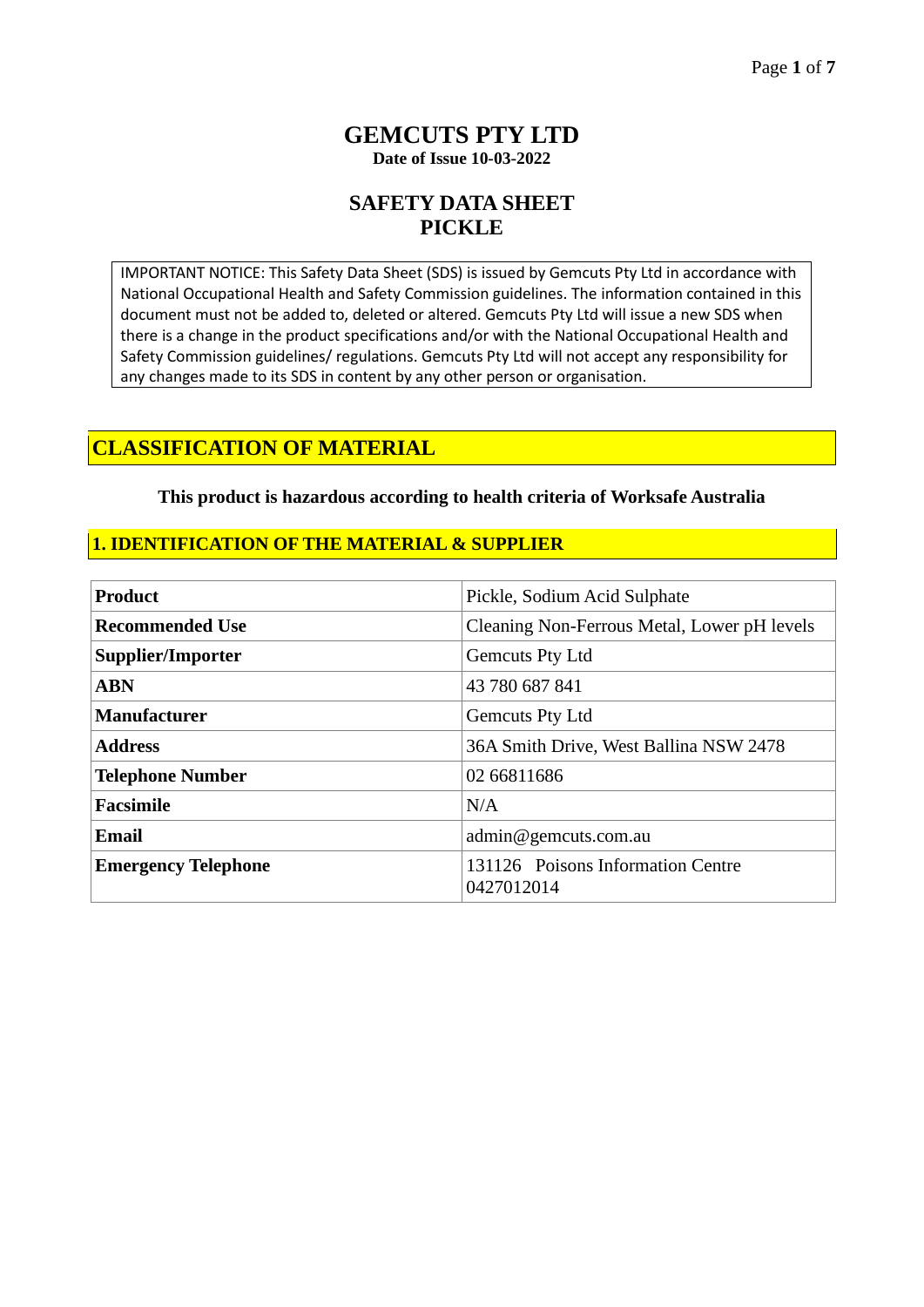### **SAFETY DATA SHEET**

#### **2. HAZARDS IDENTIFICATION**

#### **2.1 Signal Word:**

WARNING

#### **2.2 Hazards Classification**:

Hazardous Substance, Non-dangerous good.

#### **2.3 Hazard Phrase(s):**

**H290:** May be corrosive to metals

**H318:** Causes serious eye damage

#### **2.4 Precautionary Phrase(s):**

**P102:** Keep out of reach of children

**P232:** Protect from moisture

**P260:** Do not breathe dusts

**P262:** Do not get in eyes, on skin, or on clothing

P270: Do not eat, drink or smoke when using this product

**P281:** Use personal protective equipment as required

**P337:** If eye irritation persists, seek medical advice

**P352:** Wash with plenty of soap and water

**P301+P330+P331:** IF SWALLOWED, Rinse mouth, Do NOT induce vomiting

**P370+p378:** Not combustible. Use extinguishing media suited to burning material.

**P402+P404:** Store in a dry place. Store in a closed container

**P501:** Dispose of contents to an approved waste disposal plant and containers to landfill.

**Emergency Overview: Always seek medical attention if unwell or irritated by the use of this product.**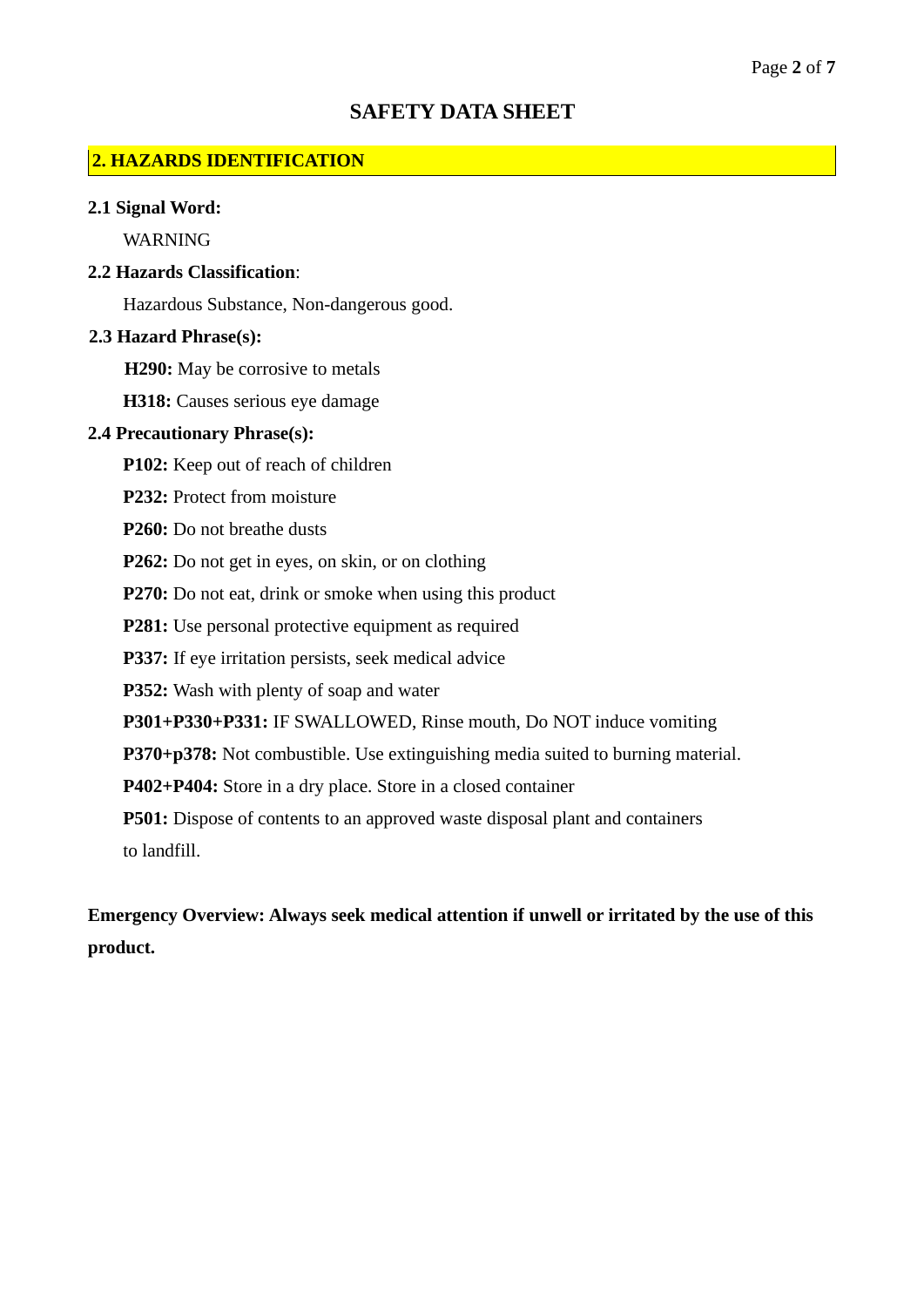# **SAFETY DATA SHEET**

## **3. COMPOSITION/INFORMATION ON INGREDIENTS**

#### **3.1 Product Description:** White Crystals

#### **3.2 Contents**

| <b>Chemical Name</b> | <b>CAS Number</b> | <b>Proportion</b> % |
|----------------------|-------------------|---------------------|
| Sodium Bisulphate    | 7681-38-1         | 90-100%             |

## **4. FIRST AID MEASURES**

**For advice, contact a Poisons Information Centre,**

### **Phone (Australia) 131 126**

**Inhalation:** If inhaled, remove from contaminated area. If symptoms develop seek medical attention.

**Skin Contact:** Wash affected area thoroughly with soap and water. Remove contaminated clothing and wash before reuse or discard. If symptoms develop seek medical attention.

**Eye Contact:** If contact with the eye(s) occurs, wash with copious amounts of water for at least 15 minutes, holding eyelid(s) open. Take care not to rinse contaminated water into the non-affected eye. Seek immediate medical if required.

**Ingestion:** Do not induce vomiting. Wash out mouth with water and give plenty of water to drink. Seek medical attention.

### **Seek immediate medical assistance if symptoms persist.**

**Notes to Doctor:** Treat Symptomatically

### **5. FIRE FIGHTING MEASURES**

**5.1 Special Hazard:** None. There is no risk of an explosion from this product under normal circumstances.

**5.2 Fire Fighting Advice:** Fire fighters should use self-contained breathing apparatus.

**5.3 Suitable Extinguishing Media:** Use extinguishing media most appropriate for the surrounding fire.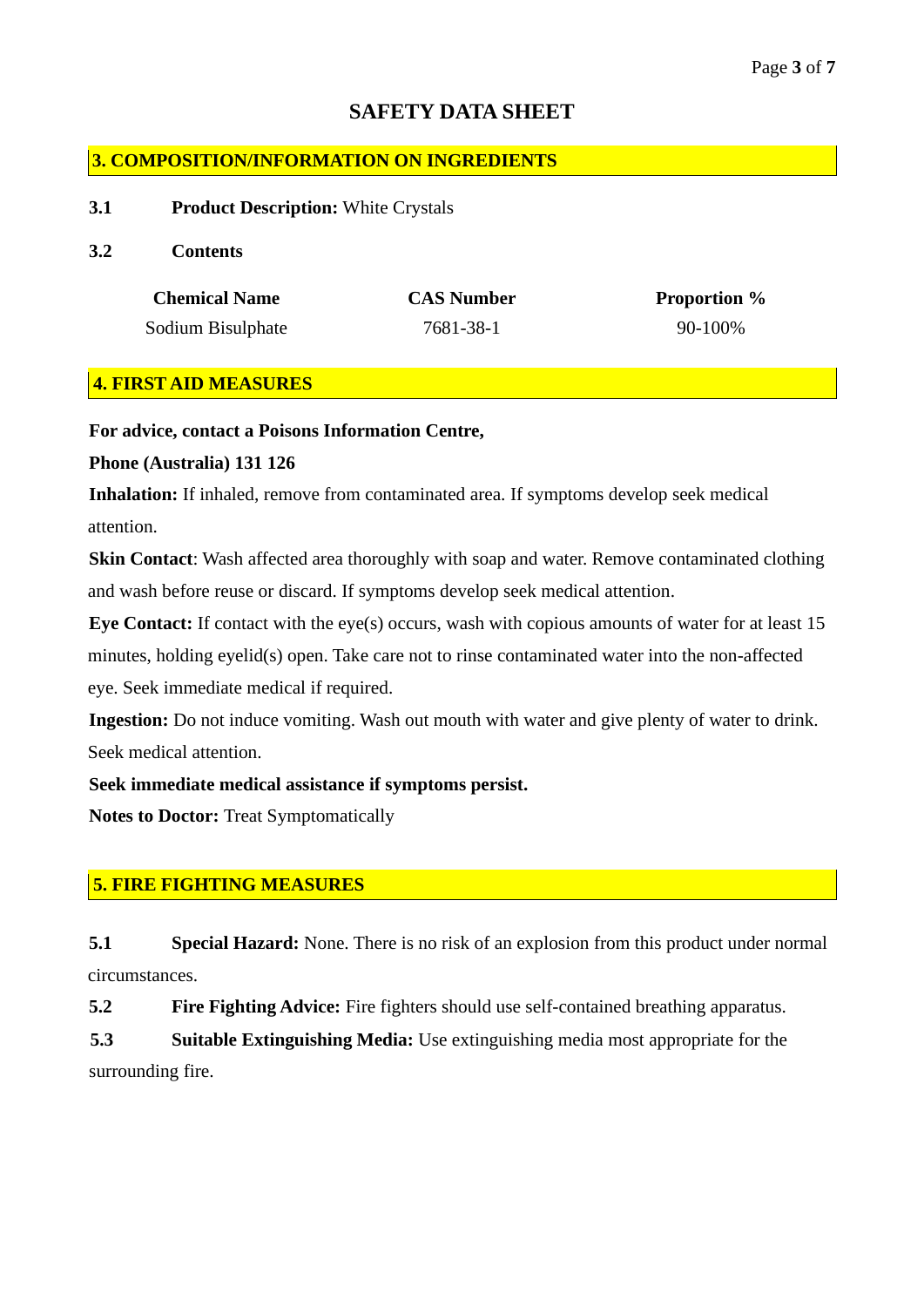## **6. ACCIDENTAL RELEASE MEASURES**

**Emergency Action:** Increase ventilation. Evacuate all unnecessary personnel. Wear sufficient protection to minimize skin and eye exposure. Sweep up material avoiding dust and then transfer material to a suitable container. Wash surfaces well, with soap and water. Seal all wastes in labelled plastic containers for disposal.

If large quantities of this material enter the waterways contact the Environmental Protection Authority, or your local Waste Management Authority.

## **7. HANDLING & STORAGE**

**7.1 Handling Advice:** Avoid generating dust. Use smallest possible amounts in designated areas with adequate ventilation. Have emergency equipment (for fires, spills, leaks, etc.) readily available.

Label containers. Keep containers closed when not in use. Wear appropriate protective equipment to prevent inhalation, skin and eye contact. Ensure a high level of personal hygiene is maintained when using this product, that is, always wash hands before eating, drinking, smoking or using the toilet.

**7.2 Storage Advice:** Store in a cool, dry well-ventilated area, out of direct sunlight and moisture. Store in labelled, corrosion-resistant containers. Keep containers tightly closed. Store away from water and incompatible materials. Have appropriate fire extinguishers available in and near the storage area.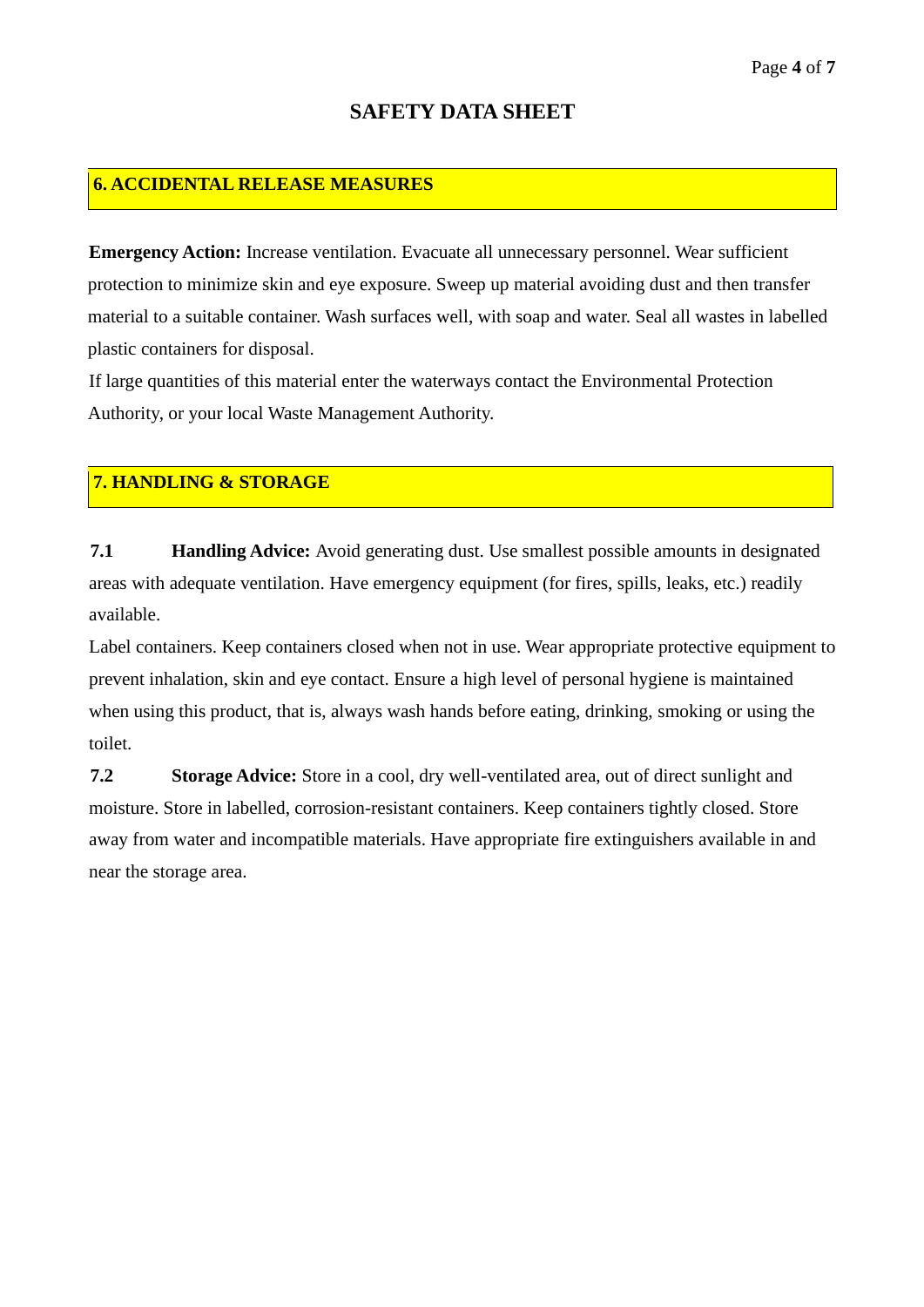# **SAFETY DATA SHEET**

# **8. EXPOSURE CONTROLS/PERSONAL PROTECTION**

#### **8.1 Occupational Exposure Limits:**

Sodium Tetraborate Decahydrate 12179-04-3 1mg/m3

**8.2 Engineering Control Measures:** Ensure ventilation is adequate. Avoid generating and

breathing in dusts or fumes. Use with local and/or mechanical exhaust ventilation.

### **8.3 Personal Protective Equipment:**

**Clothing**: Wear appropriate clothing including chemical resistance apron where clothing is likely to be contaminated.

**Skin Protection**: Wear gloves of impervious material. Final choice of appropriate gloves will vary according to individual circumstances i.e. methods of handling or according to risk assessments undertaken.

**Eye Protection:** Safety glasses with side shields, goggles or full-faced shield as appropriate recommended. Final choice of appropriate eye/face protection will vary according to individual circumstances i.e. methods of handling or engineering controls and according to risk assessments undertaken.

**Respiratory protection:** If engineering controls are not effective in controlling airborne exposure then respiratory protective equipment should be used suitable for protecting against airborne contaminants.

**Personal hygiene:** Always wash hands after using this product.

# **9. PHYSICAL & CHEMICAL PROPERTIES**

| <b>Physical State:</b>      | Solid                  |
|-----------------------------|------------------------|
| Colour:                     | White                  |
| Odour:                      | <b>Slightly Acidic</b> |
| Size (millimetres)          | Small granules         |
| Weight (grams)              | Various                |
| Solubility:                 | 286g/L @ 25°C          |
| Density                     | 2.43                   |
| Flash Point $(^{\circ}C)$ : | N/A                    |
| Boiling Point $(^{\circ}C)$ | N/A                    |
| Ph                          | $\leq$ 1               |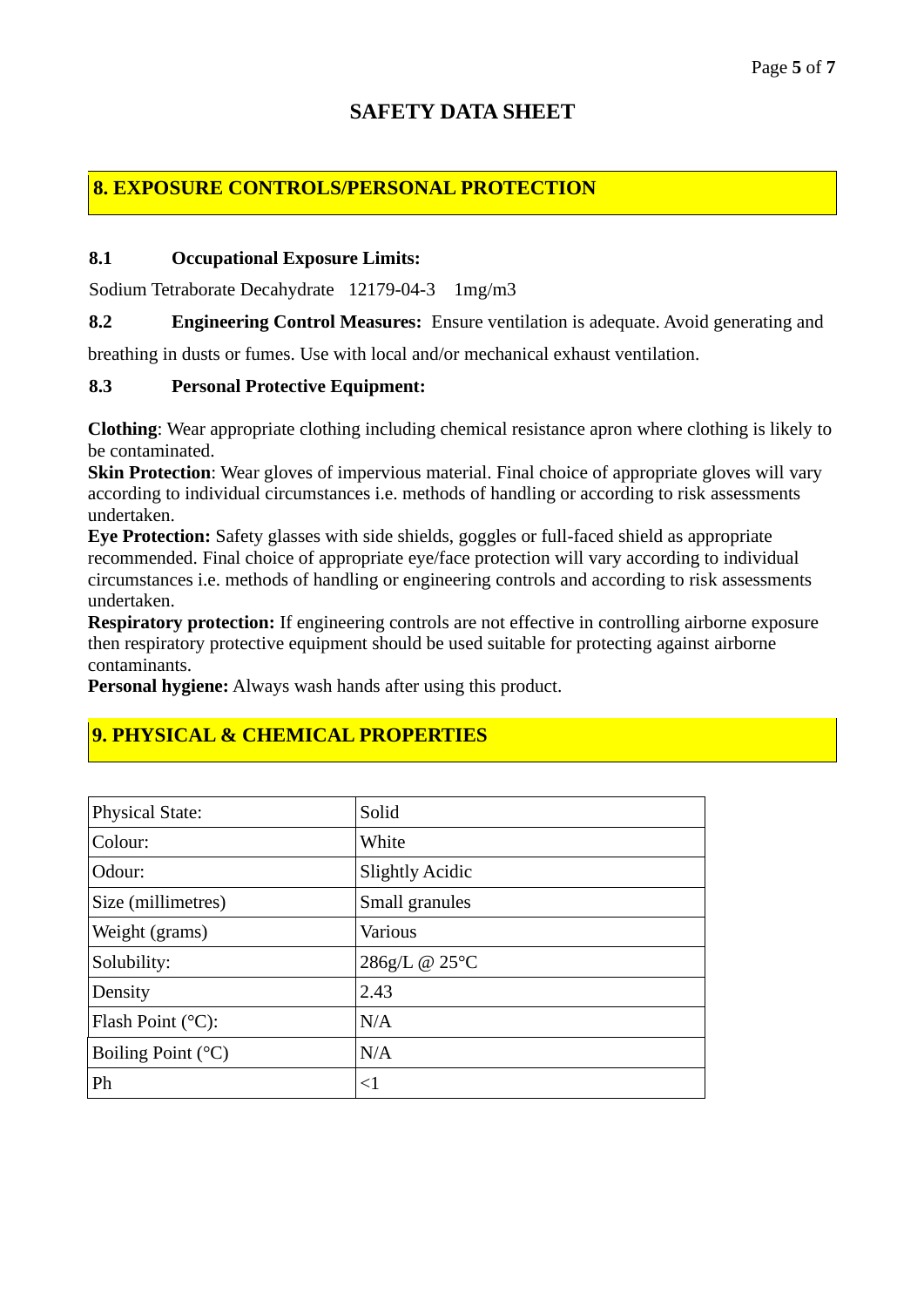#### Page **6** of **7**

# **SAFETY DATA SHEET**

# **10. STABILITY & REACTIVITY**

**Chemical Stability:** Stable under normal conditions

**Conditions to Avoid:** Keep containers tightly closed, containers should be kept dry. Avoid extremes of temperature and direct sunlight.

**Hazardous Reactions:** Will not occur

**Incompatible Materials:** Oxidising agents, chlorites, hypochlorite's and sulphites.

**Hazardous Decomposition Products:** When heated above 240°C, evolves suffocating

and toxic fumes.

## **11. TOXICOLOGY INFORMATION**

No adverse health effects expected if the product is handled in accordance with this Safety Data Sheet. Symptoms or effects that may arise if the product is mishandled and overexposure occurs are:

**Acute Toxicity** - Oral - LD50 (rat): 2800 mg/kg.

**Ingestion:** Ingestion of this product may cause nausea, vomiting, abdominal pain and chemical burns to the mouth, throat and stomach.

**Inhalation:** Inhalation of mists or vapours will result in respiratory irritation and possible harmful corrosive effects including lesions of the nasal septum, pulmonary oedema, pheumonitis and emphysema.

**Skin:** Skin contact may cause redness, itching, irritation, severe pain and chemical burns with resultant tissue destruction.

**Eye:** Eye contact will cause stinging, blurring, tearing, severe pain and possible permanent corneal damage.

**Carcinogenicity:** Not a known carcinogen

**Reproductive Toxicity:** No Data

**Chronic Effects:** No data for health effects associated with long term ingestion.

### **12. ECOLOGICAL INFORMATION**

**This product is unlikely to adversely affect the environment. Acute Toxicity –** N/A **Acute Toxicity –** N/A **Ecotoxicity:** N/A **Persistence and degradability:** N/A **Bio accumulative Potential:** N/A **Biological Properties:** N/A